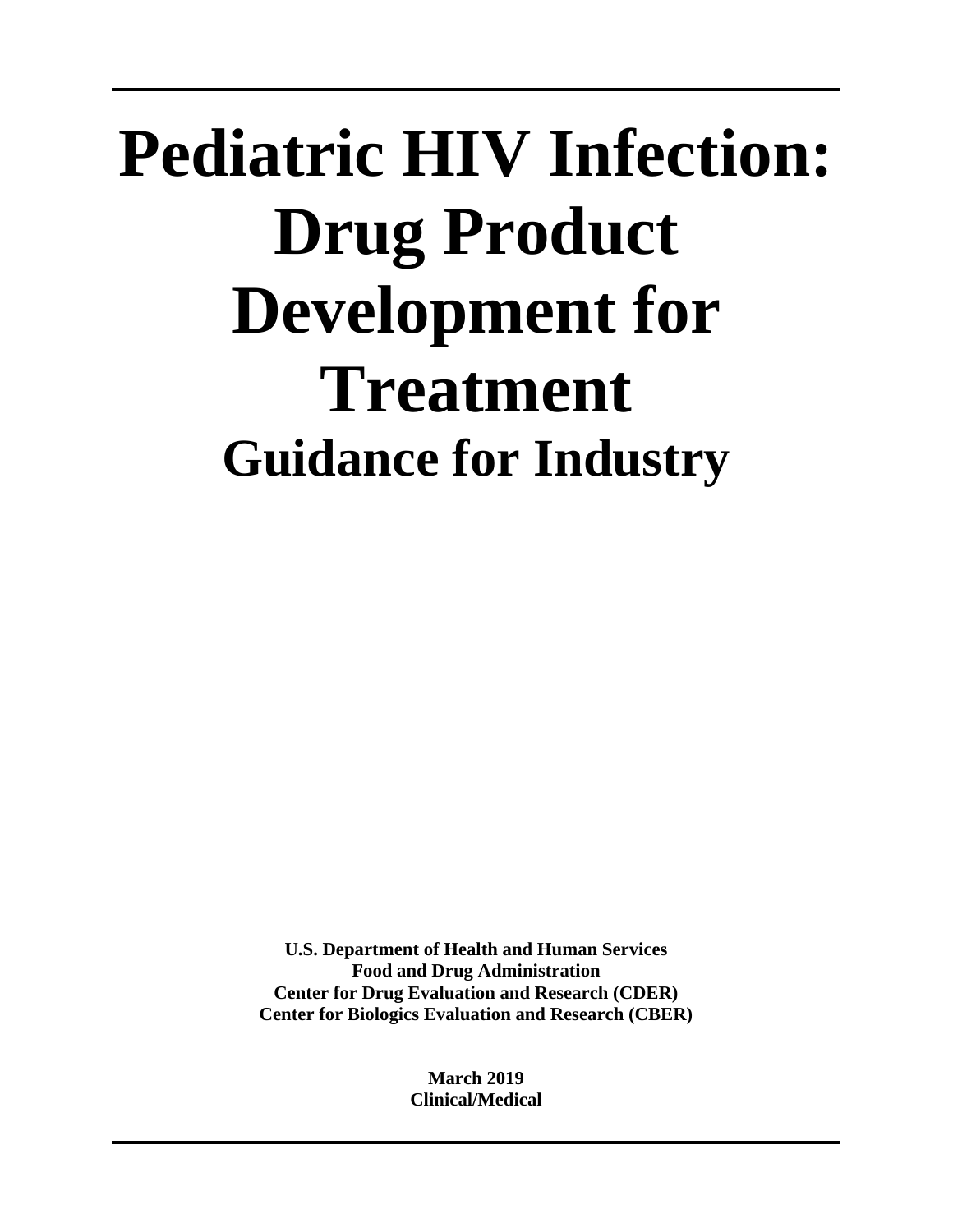# **Pediatric HIV Infection: Drug Product Development for Treatment Guidance for Industry**

*Additional copies are available from:*

*Office of Communications, Division of Drug Information Center for Drug Evaluation and Research Food and Drug Administration 10001 New Hampshire Ave., Hillandale Bldg., 4th Floor Silver Spring, MD 20993-0002 Phone: 855-543-3784 or 301-796-3400; Fax: 301-431-6353; Email: druginfo@fda.hhs.gov https://www.fda.gov/Drugs/GuidanceComplianceRegulatoryInformation/Guidances/default.htm*

*and/or*

*Office of Communication, Outreach, and Development Center for Biologics Evaluation and Research Food and Drug Administration 10903 New Hampshire Ave., Bldg. 71, Room 3128 Silver Spring, MD 20993-0002 Phone: 800-835-4709 or 240-402-8010; Email: ocod@fda.hhs.gov https://www.fda.gov/BiologicsBloodVaccines/GuidanceComplianceRegulatoryInformation/Guidances/default.htm*

> **U.S. Department of Health and Human Services Food and Drug Administration Center for Drug Evaluation and Research (CDER) Center for Biologics Evaluation and Research (CBER)**

> > **March 2019 Clinical/Medical**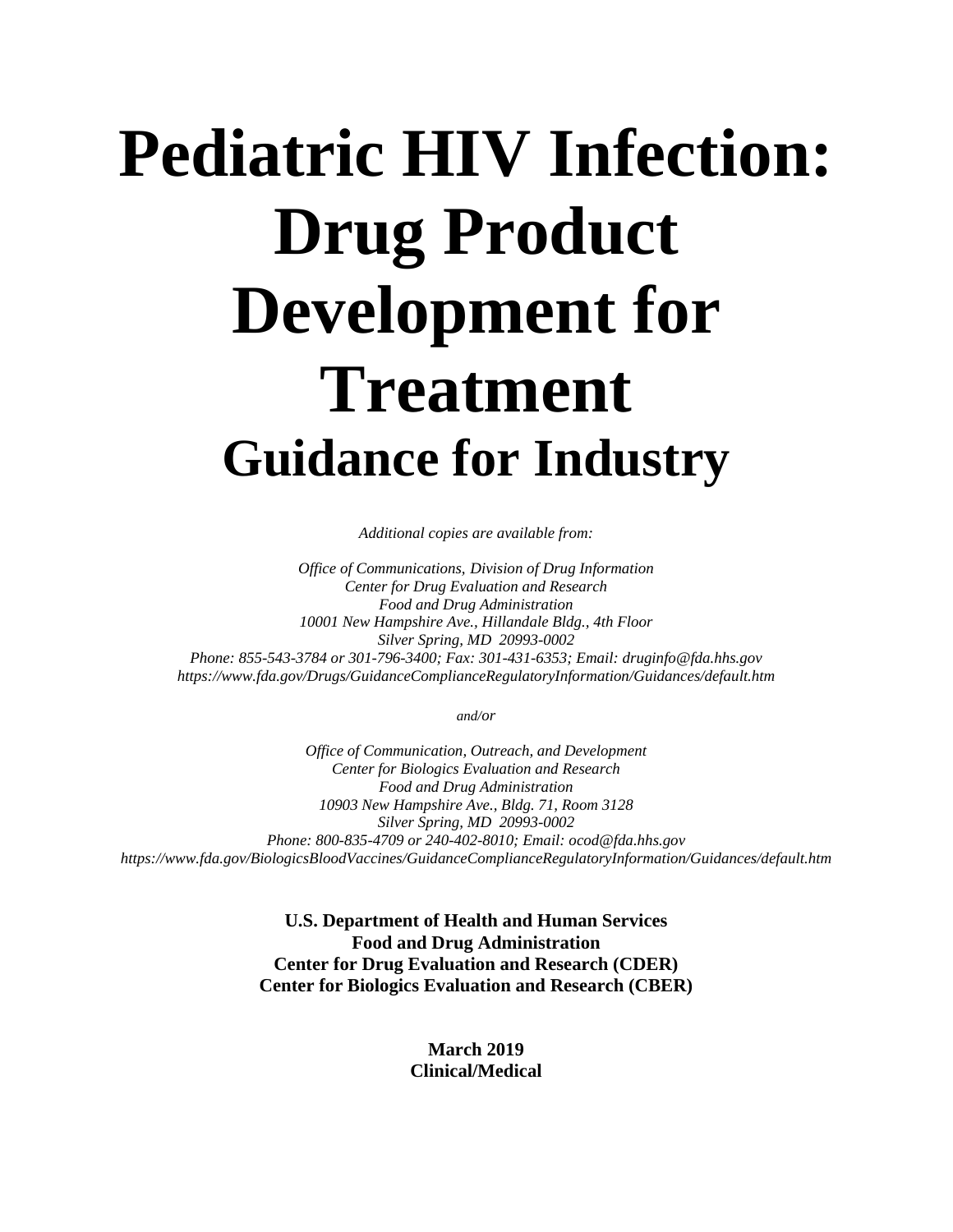# **TABLE OF CONTENTS**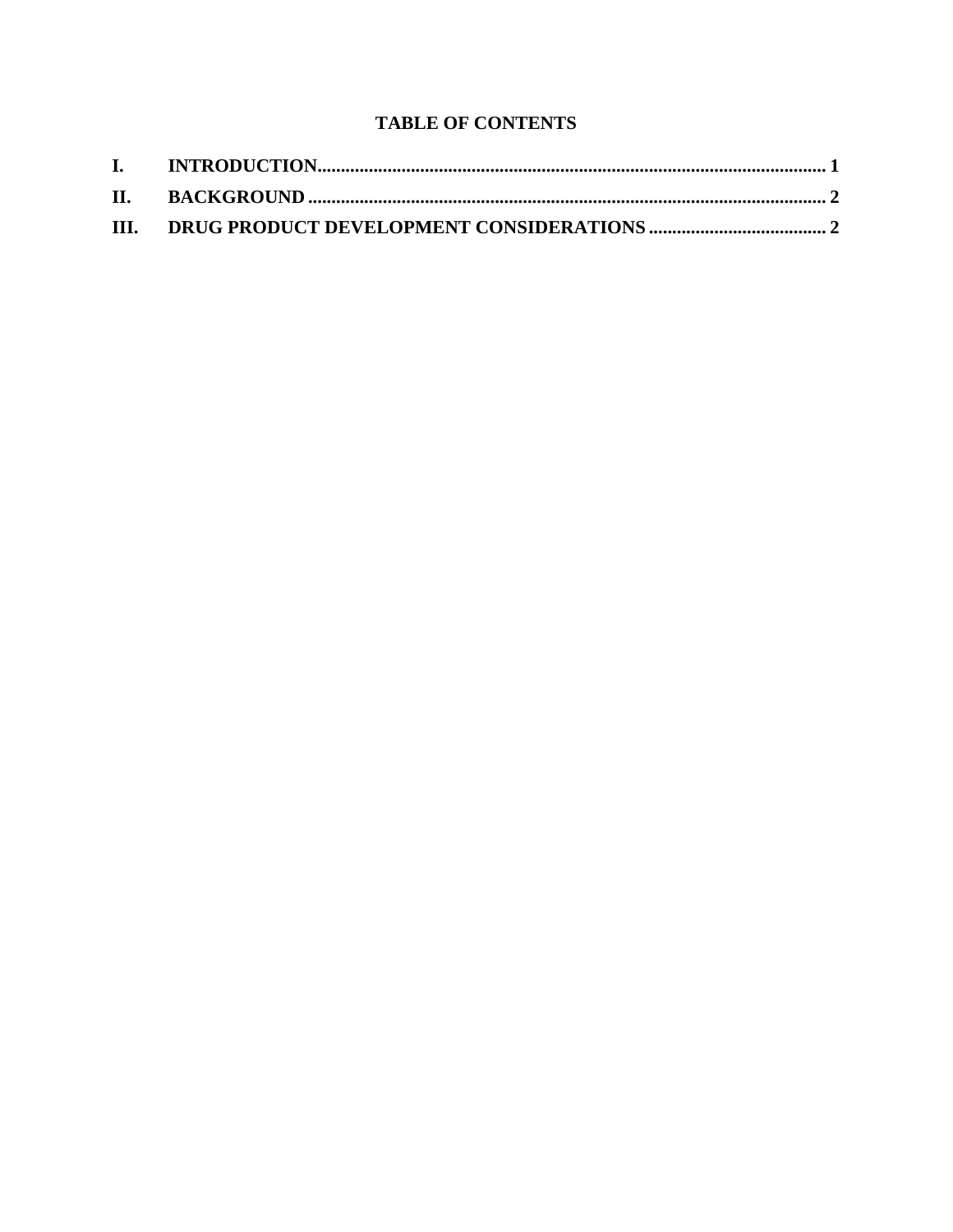# **Pediatric HIV Infection: Drug Product Development for Treatment Guidance for Industry[1](#page-3-0)**

This guidance represents the current thinking of the Food and Drug Administration (FDA or Agency) on this topic. It does not establish any rights for any person and is not binding on FDA or the public. You can use an alternative approach if it satisfies the requirements of the applicable statutes and regulations. To discuss an alternative approach, contact the FDA office responsible for this guidance as listed on the title page.

## **I. INTRODUCTION**

The purpose of this guidance is to provide general recommendations on the development of antiretroviral (ARV) drug products<sup>[2](#page-3-1)</sup> for the treatment of human immunodeficiency virus (HIV) infection in pediatric (birth to younger than 18 years of age) patients. This guidance is intended to help sponsors understand when it is appropriate to initiate pediatric formulation development and to begin pediatric studies.

This guidance clarifies FDA's current thinking on critical aspects of the development of pediatric HIV drug products intended for global use. The guidance for industry *Human Immunodeficiency Virus-1 Infection: Developing Antiretroviral Drugs for Treatment* (November 2015) addresses more broadly the development of ARV drug products for the treatment of HIV infection.<sup>[3](#page-3-2)</sup>

This guidance does not address the full scope of considerations in the development program and clinical trial designs for ARV drug products to support an indication for the treatment of HIV-1 infection in adult or pediatric patients. [4](#page-3-3)

<span id="page-3-0"></span><sup>&</sup>lt;sup>1</sup> This guidance has been prepared by the Division of Antiviral Products in the Center for Drug Evaluation and Research, in cooperation with the Center for Biologics Evaluation and Research, at the Food and Drug Administration.

<span id="page-3-1"></span><sup>2</sup> For the purposes of this guidance, all references to *drug products* include both human drugs and biological products unless otherwise specified. The sponsor should discuss individual product differences with the Division of Antiviral Products during product development.

<span id="page-3-2"></span><sup>&</sup>lt;sup>3</sup> We update guidances periodically. To make sure you have the most recent version of a guidance, check the FDA guidance web page at [https://www.fda.gov/RegulatoryInformation/Guidances/default.htm.](https://www.fda.gov/RegulatoryInformation/Guidances/default.htm) 

<span id="page-3-3"></span><sup>4</sup> See the guidance for industry *Human Immunodeficiency Virus-1 Infection: Developing Antiretroviral Drugs for Treatment* and the draft guidance for industry *General Clinical Pharmacology Considerations for Pediatric Studies for Drugs and Biological Products* (December 2014). With respect to the latter, when final, this guidance will represent the FDA's current thinking on this topic. For the most recent version of a guidance, check the FDA guidance web page at [https://www.fda.gov/RegulatoryInformation/Guidances/default.htm.](https://www.fda.gov/RegulatoryInformation/Guidances/default.htm)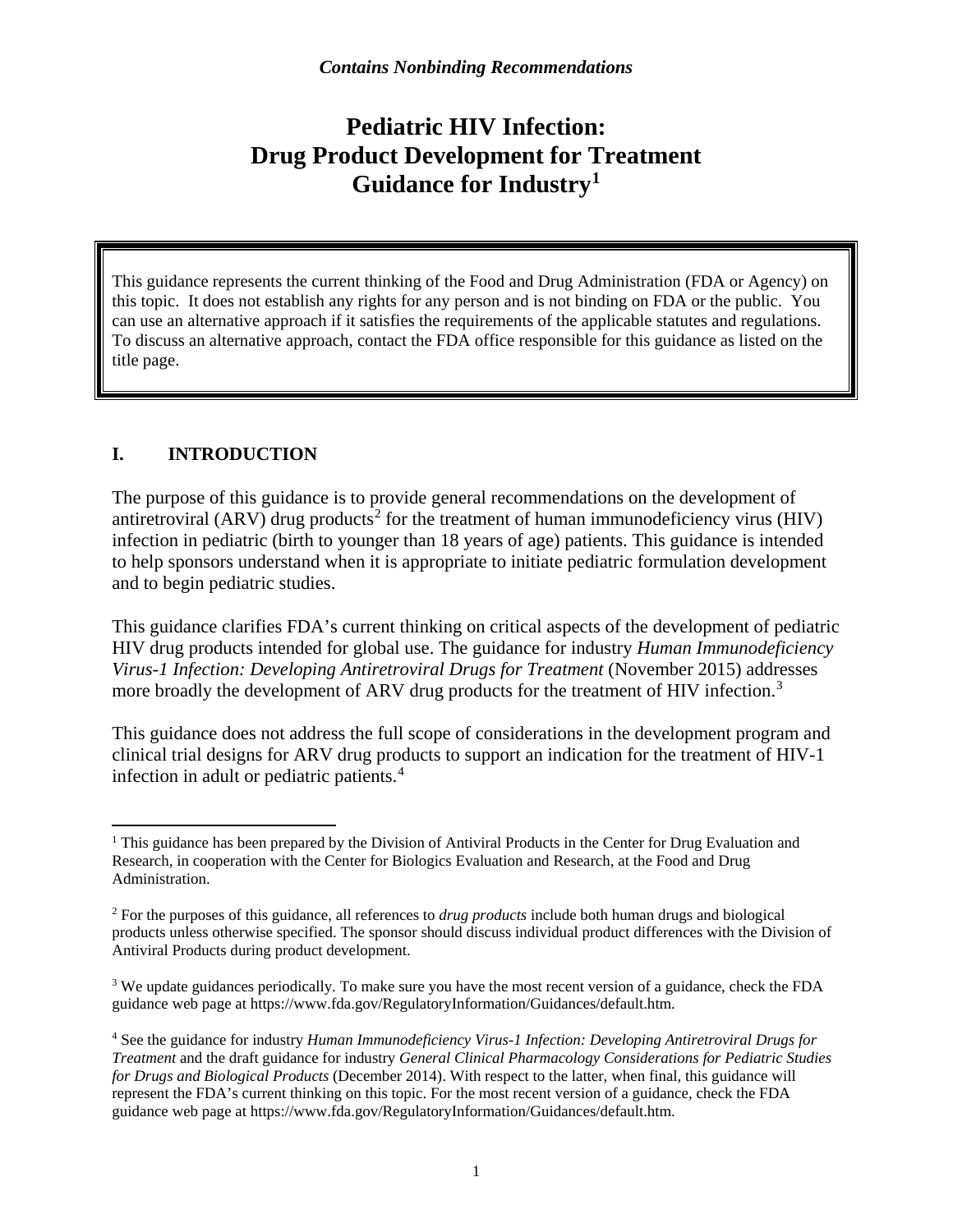#### *Contains Nonbinding Recommendations*

In general, FDA's guidance documents do not establish legally enforceable responsibilities. Instead, guidances describe the Agency's current thinking on a topic and should be viewed only as recommendations, unless specific regulatory or statutory requirements are cited. The use of the word *should* in Agency guidances means that something is suggested or recommended, but not required.

## **II. BACKGROUND**

HIV infection is a chronic viral infection that, when untreated, causes a progressive destruction of the immune system resulting in acquired immunodeficiency syndrome (AIDS). Global data from the Joint United Nations Programme on HIV/AIDS (UNAIDS) indicate that approximately 2.1 million children (defined by UNAIDS as younger than 15 years of age) are living with HIV, of whom only 43 percent have received ARV therapy. [5](#page-4-0) Treatment of HIV consists of a combination of ARV drug products, typically three drug products from at least two classes.

The goal of treatment is to maintain suppression of plasma HIV ribonucleic acid (RNA) levels below the level of detection by sensitive HIV-RNA assays (less than the lower limit of quantification, target not detected). Because the course of HIV infection and the effects of ARV drug products are considered sufficiently similar in pediatric and adult patients, pediatric efficacy of ARV drug products is generally extrapolated from adult trials based on bridging pharmacokinetics. [6](#page-4-1) In addition to pharmacokinetic data in children, safety and HIV-RNA (viral load) data to assess antiviral activity are collected during the pediatric studies.<sup>[7](#page-4-2)</sup>

## **III. DRUG PRODUCT DEVELOPMENT CONSIDERATIONS**

Following are the major considerations for sponsors developing pediatric HIV drug products intended for global use:

Because dosing recommendations for ARV drug products have consistently been the same for adults and adolescents (for the purposes of this guidance, 12 to younger than 18 years of age), [8](#page-4-3) the sponsor should include adolescents in the initial phase 3 (efficacy) clinical trials along with adults, or the sponsor should conduct a separate adolescent study in parallel with the adult phase 3 clinical trials. If adolescents are enrolled in an adult

<span id="page-4-0"></span> <sup>5</sup> UNAIDS, 2018, Fact Sheet—Latest Statistics on the Status of the AIDS Epidemics, UNAIDS.org, [http://www.unaids.org/en/resources/fact-sheet.](http://www.unaids.org/en/resources/fact-sheet)

<span id="page-4-1"></span><sup>6</sup> See the draft guidance for industry *General Clinical Pharmacology Considerations for Pediatric Studies for Drugs and Biological Products*. When final, this guidance will represent the FDA's current thinking on this topic.

<span id="page-4-2"></span><sup>7</sup> See the guidance for industry *Human Immunodeficiency Virus-1 Infection: Developing Antiretroviral Drugs for Treatment*.

<span id="page-4-3"></span><sup>8</sup> See the guidance for industry *Human Immunodeficiency Virus-1 Infection: Developing Antiretroviral Drugs for Treatment.*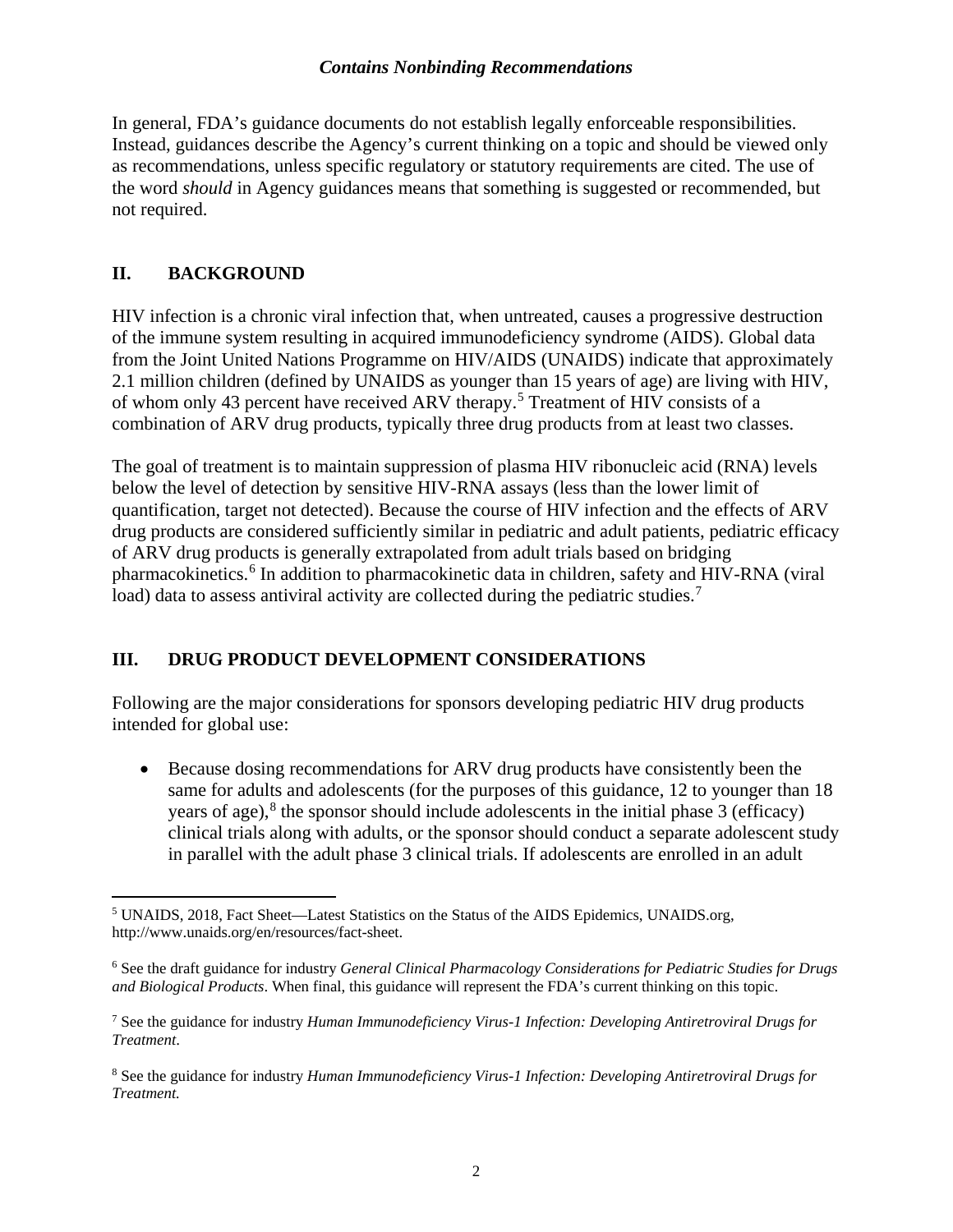#### *Contains Nonbinding Recommendations*

phase 3 clinical trial, the sponsor should include them in the primary endpoint analysis. Differences between adolescents and adults, such as lower adherence rates, are not expected to affect clinical trial outcomes because the proportion of adolescents enrolled is expected to be comparatively small. The sponsor should also analyze the adolescent and the adult populations separately to help evaluate the consequences of possible differences in behaviors.

- The sponsor should begin pediatric formulation development as soon as the adult dose is selected based on results from the phase 2 trial(s).
- For the nonadolescent pediatric population (for the purposes of this guidance, 4 weeks to younger than 12 years of age), $9$  the sponsor should enroll cohorts within clinical studies in parallel rather than in series, unless a drug product has a specific safety or drug disposition factor that warrants a different approach. The sponsor can use pharmacokinetic modeling approaches based on the adult and the adolescent data for initial dose selection to initiate parallel enrollment of cohorts across the different weight groups in the nonadolescent pediatric population.<sup>[10](#page-5-1)</sup>
- The sponsor should enroll neonates (birth to younger than 4 weeks of age) separately upon reviewing the pharmacokinetic data and establishing the dose(s) for the older pediatric cohorts.
- The sponsor should base cohort enrollment and dose selections during the nonadolescent pediatric clinical studies on weight rather than age. The selected weight bands should align with the weight bands predefined by the World Health Organization (WHO).<sup>[11](#page-5-2)</sup>
- When the sponsor has already established dosing regimens in pediatric patients using a previously approved formulation, approval of a new pediatric formulation (e.g., granules instead of solution) can be supported by a relative bioavailability study in adults that shows that the bioavailability of the two formulations is comparable. If bioavailability in adults is not comparable, the sponsor can use one or more of the following to support approval of the new pediatric formulation: dose adjustments, scientific rationale supporting the acceptability of the difference in bioavailability, or an additional clinical trial. Alternatively, the sponsor can develop different formulations.

<span id="page-5-0"></span><sup>&</sup>lt;sup>9</sup> There may be circumstances in which evaluating ARV drug products for treatment in children younger than 4 weeks of age is appropriate and should be discussed with the Division of Antiviral Products.

<span id="page-5-1"></span><sup>10</sup> See the draft guidance for industry *General Clinical Pharmacology Considerations for Pediatric Studies for Drugs and Biological Products*. When final, this guidance will represent the FDA's current thinking on this topic.

<span id="page-5-2"></span><sup>11</sup> World Health Organization (WHO), 2016, Annex 11: Doses of Recommended Antiretroviral Drugs. In: WHO, Consolidated Guidelines on the Use of Antiretroviral Drugs for Treating and Preventing HIV Infection: Recommendations for a Public Health Approach, Second Edition, France: WHO, 388–395. Available at [http://www.who.int/hiv/pub/arv/annexes-5Sep2016.pdf?ua=1.](http://www.who.int/hiv/pub/arv/annexes-5Sep2016.pdf?ua=1)